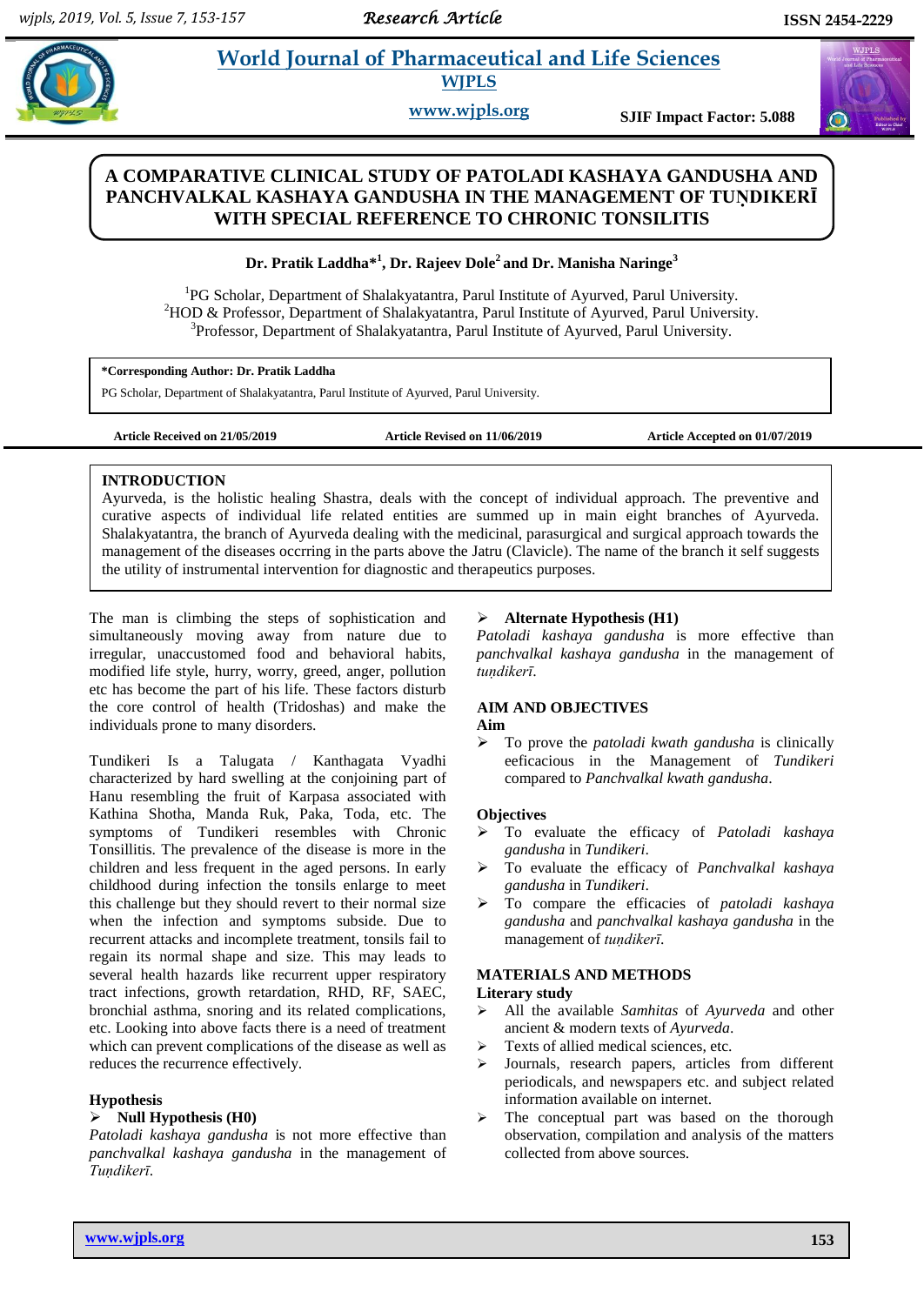# **Clinical Study**

- **1.** Methods of collection of data
- a) Selection of patient: patients attending O.P.D of department of *Shalakya Tantra*, Parul Ayurveda hospital with sign & symptoms of *Tundikeri* irrespective of their sex, religion, occupation, habitat.
- b) Research Proforma: Random sampling technique was utilized for collection of data. An elaborative case taking proforma was specially designed for the purpose of incorporating all aspects of the disease on Ayurvedic and modern parlance.
- c) Consent: written informed consent was taken from all registered patients for trial.

# **2. Study design**

Patients were divided into two groups as Group 'A' and Group 'B' with 15 patients each according to their date of admission alternatively.

- $\triangleright$  **Group A (Trial Group)** in this group patients were treated with *Patoladi kashaya gandusha* three times in one sitting in morning for 15 days, followup were taken on  $7<sup>th</sup>$ ,  $15<sup>th</sup>$ ,  $30<sup>th</sup>$  and  $45<sup>th</sup>$  day.
- $\triangleright$  **Group B (Control Group)** in this group patients were treated with *Panchvalkal kashaya gandusha*  three times in one sitting in morning for 15 days, follow-up were taken on  $7<sup>th</sup>$ , 15<sup>th</sup>, 30<sup>th</sup> and 45<sup>th</sup> day.

− In both the groups, clinical findings and symptoms before and after treatment was observed and same was recorded in the proforma of case sheet.

- **3. Selection Criteria**
- **A. Sample size: 30**
- **B. Inclusion criteria**
- $\triangleright$  Patients presenting with classical features of *tundikeri*
- $\triangleright$  Patients in the age group of 10-40 years, irrespective of sex, occupation and religion

#### **C. Exclusion criteria**

- $\triangleright$  Patients with complications of tonsillitis like Peritonsillar Abscess, tonsillar cyst, tonsillolith.
- $\triangleright$  High grade fever due to respiratory infection.
- Patients who are contraindicated for *gandusha*
- $\triangleright$  Patient suffering from any other systemic disorders that may interfere with the course of treatment.

#### **OBSERVATION**

- $\triangleright$  For the present clinical study 34 patients ranging from age 10-40 years were registered. They were divided into two groups according to their date of registration alternatively. Out of 34 patients, 04 patients were discontinued from the study. The rest 30 patients completed the clinical trial. Outcomes were measured after the completion of the treatment by both objective and subjective criteria.
- $\triangleright$  Data analysis consisted of two parts, first part to describe the characteristic of the study subjects by using descriptive methods viz. general points like age, gender, Marital status, etc.



# Distribution of patients based on Ruja

# Distribution of patients based on Daha

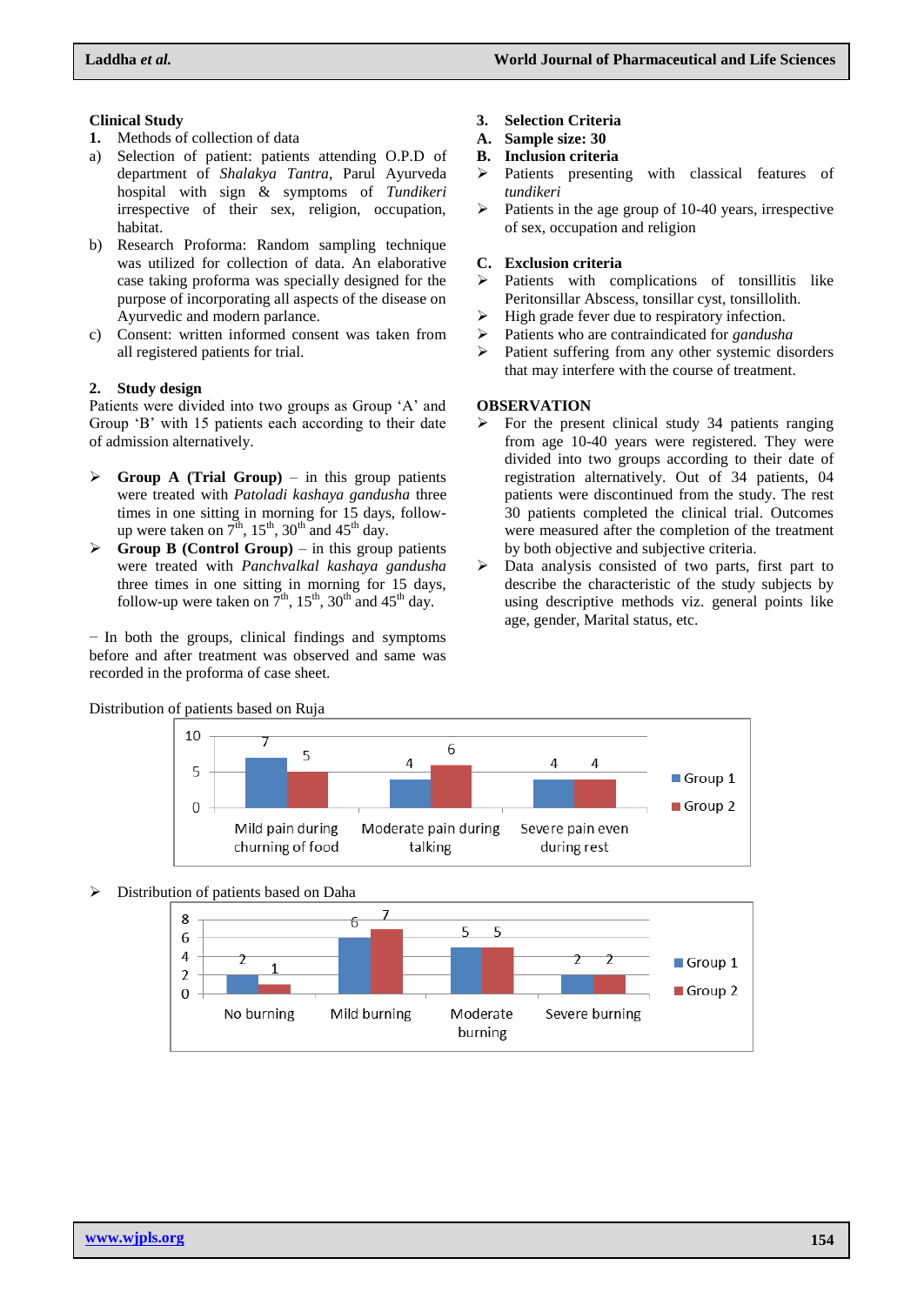

Distribution of patients based on Ragatwa

# Distribution of patients based on Galoparodha



## **RESULTS**

Statistical analysis was done for the results using **student t - test** at 5% level of significance.

# **Overall result in Group A**

| <b>Symptoms</b> | <b>Mean Rank</b> |       |      | $%$ of diff. | <b>SD</b> | SЕ    | Т     | P       | <b>Remarks</b> |
|-----------------|------------------|-------|------|--------------|-----------|-------|-------|---------|----------------|
|                 | BT               | AT    | (d)  |              |           |       |       |         |                |
| Ruja            | 1.87             | 1.13  | 0.74 | 39.57        | 0.961     | 0.24  | 3.761 | < 0.01  | S              |
| Daha            | 1.90             | 1.10  | 0.8  | 42.10        | 0.594     | 0.153 | .740  | < 0.01  | S              |
| Size of tonsils | 1.97             | 1.03  | 0.88 | 44.67        | 0.509     | 0.131 | 3.055 | < 0.01  | S              |
| Ragatwa         | 97،              | L.03  | 0.88 | 44.67        | 0.632     | 0.163 | 2.449 | < 0.001 | S              |
| Galoparodha     | 1.93             | 1.07  | 0.86 | 44.55        | 0.743     | 0.192 | 2.779 | < 0.001 | S              |
| Halitosis       | 1.83             | 1.17  | 0.66 | 36.06        | 0.352     | 0.91  | 1.468 | < 0.05  | S              |
| Lymphadenopathy | 1.97             | . .03 | 0.94 | 47.71        | 0.640     | 0.165 | 2.824 | < 0.001 | S              |

#### **Overall result in Group B**

| <b>Symptoms</b> | <b>Mean Rank</b> |      |      | $%$ of diff. | <b>SD</b> | SE    | т     | P      | <b>Remarks</b> |
|-----------------|------------------|------|------|--------------|-----------|-------|-------|--------|----------------|
|                 | <b>BT</b>        | AT   | (d)  |              |           |       |       |        |                |
| Ruja            | 08.1             | .20  | 0.6  | 33.33        | 1.033     | 0.267 | 4.756 | < 0.05 | S              |
| Daha            | 1.80             | 1.20 | 0.6  | 33.33        | 0.799     | 0.206 | 4.525 | < 0.05 | S              |
| Size of tonsils | 1.80             | .20  | 0.6  | 33.33        | 0.696     | 0.175 | 6.874 | < 0.05 | S              |
| Ragatwa         | 1.83             | 1.17 | 0.66 | 36.06        | 0.799     | 0.206 | 6.141 | < 0.05 | S              |
| Galoparodha     | 1.87             | . 13 | 0.74 | 39.57        | 0.941     | 0.243 | 4.938 | < 0.05 | S              |
| Halitosis       | 1.60             | 1.40 | 0.2  | 12.5         | 0.414     | 0.106 | 7.483 | < 0.01 | S              |
| Lymphadenopathy | 1.90             | 1.10 | 0.8  | 42.10        | 0.961     | 0.248 | 4.298 | < 0.01 | S              |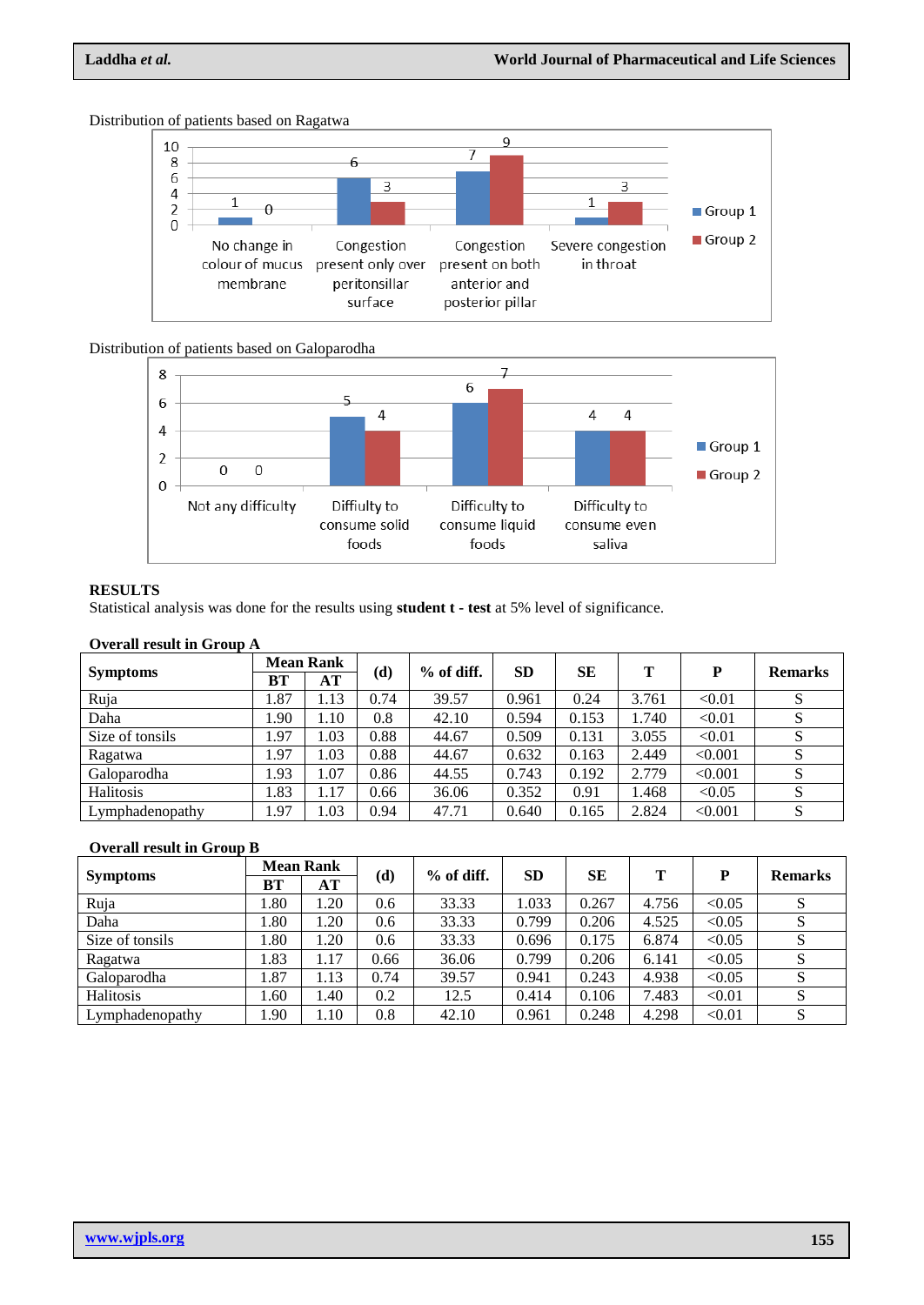| <b>PARAMETERS</b> | <b>GROUP</b> | <b>MEAN</b> | $%$ of diff. | <b>SD</b> | <b>SE</b> | т     | P      | <b>Remarks</b> |
|-------------------|--------------|-------------|--------------|-----------|-----------|-------|--------|----------------|
| Ruja              | $G-1$        | 0.74        | 39.57%       | 0.639     | 0.165     | 0.871 | >0.05  | <b>NS</b>      |
|                   | $G-2$        | 0.66        | 33.33%       | 0.617     | 0.159     |       |        |                |
| Daha              | $G-1$        | 0.88        | 42.10%       | 0.861     | 0.222     | 2.324 | >0.05  | <b>NS</b>      |
|                   | $G-2$        | 0.66        | 33.33%       | 0.507     | 0.130     |       |        |                |
| Size of tonsils   | $G-1$        | 0.88        | 44.67%       | 0.516     | 0.133     | 2.246 | >0.05  | <b>NS</b>      |
|                   | $G-2$        | 0.66        | 33.33%       | 0.617     | 0.159     |       |        |                |
| Halitosis         | $G-1$        | 0.66        | 36.66%       | 0.487     | 0.125     | 2.824 | >0.05  | <b>NS</b>      |
|                   | $G-2$        | 0.22        | 12.5%        | 0414      | 0.106     |       |        |                |
| Ragatwa           | $G-1$        | 0.88        | 44.67%       | 0.516     | 0.133     | 1.969 | >0.05  | <b>NS</b>      |
|                   | $G-2$        | 0.22        | 36.06%       | 0.593     | 0.153     |       |        |                |
| Galoparodha       | $G-1$        | 0.86        | 44.55%       | 0.910     | 0.235     | 2.174 | >0.05  | <b>NS</b>      |
|                   | $G-2$        | 0.74        | 39.57%       | 0.560     | 0.144     |       |        |                |
| Lymhadenopathy    | $G-1$        | 0.94        | 47.71%       | 0.833     | 0.215     | 3.051 | < 0.01 | S              |
|                   | $G-2$        | 0.88        | 42.10%       | 0.414     | 0.106     |       |        |                |

#### **Comparison of both the group Comparison of overall result in between group**

# **DISCUSSION**

# **RECURRENCE**

After stopping *Patoladi kwatha Gandoosha* in group A 08 patient got excellent improvement, 05 patients got good improvement and in 02 patient recurrence was seen with less severity of *ruja, daha, ragatwa* as well as *galoparodha*.

In group B 08 patients got moderate improvement, 05 patients got good improvement and in 02 patients recurrence was seen.

This is because of the unwholesome activity of the patients which are habits which are enough to cause the recurrence before the *doshas* are completely expelled, So medicine continued in such cases until there is no more relapse.

# **Overall effect of the therapies**

By observing the overall effect of therapies after treatment in group A showed that excellent relief was found in 08 patients, good improvement seen in 05 patients and in 02 patients recurrence was seen.

That means 53.33% patient got excellent relief, 33.33% patient got good relief, 13.33% patient got recurrence in group A.

While in group B 08 patients got moderate improvement, 05 patients got good improvement and in 02 patients recurrence was seen.

That means 53.33% got moderate improvement, 33.33% got good improvement and 13.33% got recurrence.

Hence, from the above results it is been observed that *Patoladi kashaya Gandusha* provides better effect in patients of *Tundikeri* than *Panchvalkal kashaya Gandoosha* so alternate hypothesis was accepted.

No side effects of the drug were observed during the course of study during or after treatment. Both the *kwatha Gandoosha* is proved to be cost effective and safe drug for *tundikeri*.

# **CONCLUSION**

- $\triangleright$  According to statistical analysis, alternative hypothesis is accepted. From clinical observation, with % difference of 9.88%, it can be concluded that *Patoladi kashaya* is more effective than *Panchvalkal kashaya gandusha* for the treatment of *Tundikeri*.
- The disease *Tundikeri* described in Ayurvedic classics has close similarity with tonsillitis.
- $\triangleright$  Both the groups showed significant results on all the cardinal and associated features of Tundikeri.
- $\triangleright$  Overall result of all the symptoms in group A was 42.76% of relief while in group B was 32.88% of relief.
- The use of local therapy in the form of gandusha using drugs which have *vranasodhana*, *vranaropana* and *shothahara* properties constitutes the basic therapeutic approach in resisting most symptoms of *Tundikeri*.

# **Suggestion for further Study**

Further study can be carried out by

- $\triangleright$  Increasing the sample size.
- Increasing frequency of *Gandusha*.
- $\triangleright$  Comparing with a standard control.
- $\triangleright$  Increasing the duration of study for chronic tonsillitis.
- $\triangleright$  Study may be carried out on acute tonsillitis for shorter duration.

# **REFERENCES**

- 1. Sushruta. Sushruta Samhita. Edited By Kaviraj Ambikadutta Shastri. 13<sup>th</sup> Edition.
- 2. Mohd. Maqbool. Textbook of Ear, Nose and Throat diseases.  $10^{th}$  Edition, 2003.  $47^{th}$  Chapter. New Delhi